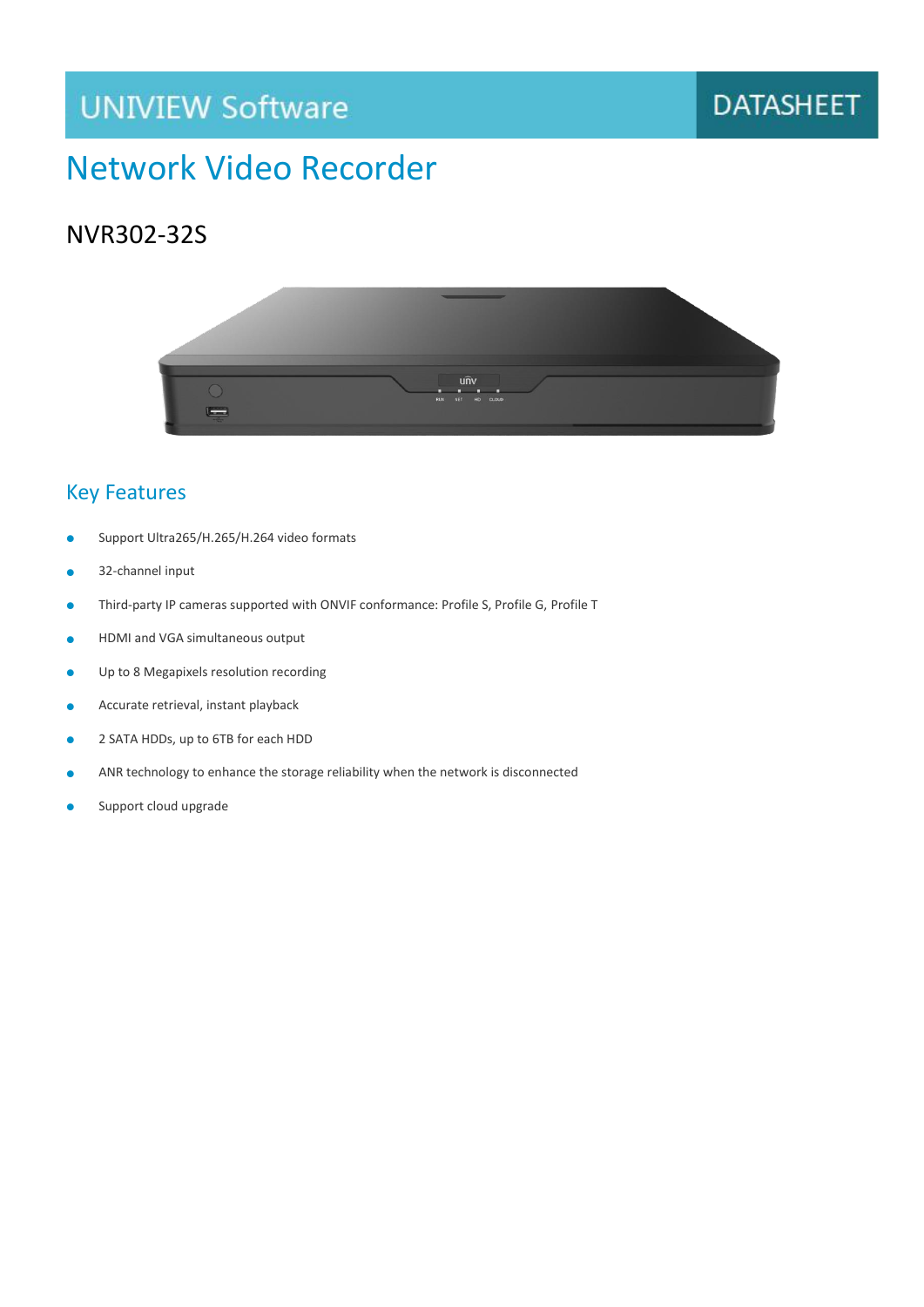# **UNIVIEW Software**

## Specifications

| <b>Model</b>                | <b>NVR302-32S</b>                                                                                                                                                                                  |
|-----------------------------|----------------------------------------------------------------------------------------------------------------------------------------------------------------------------------------------------|
| Video/Audio Input           |                                                                                                                                                                                                    |
| IP Video Input              | $32$ -ch                                                                                                                                                                                           |
| Two-way Audio Input         | 1-ch, RCA                                                                                                                                                                                          |
| <b>Network</b>              |                                                                                                                                                                                                    |
| Incoming bandwidth          | 160Mbps                                                                                                                                                                                            |
| Outgoing bandwidth          | 64Mbps                                                                                                                                                                                             |
| <b>Remote Users</b>         | 128                                                                                                                                                                                                |
| Protocols                   | P2P, UPnP, NTP, DHCP, PPPoE                                                                                                                                                                        |
| Video/Audio Output          |                                                                                                                                                                                                    |
| HDMI/VGA Output             | HDMI:<br>4K (3840x2160) @30, 1920x1080p@60, 1920x1080p@50, 1600x1200@60, 1280x1024@60, 1280x720@60,<br>1024x768@60<br>VGA:<br>1920x1080p@60, 1920x1080p@50, 1280x1024@60, 1280x720@60, 1024x768@60 |
| Audio Output                | 1-ch, RCA                                                                                                                                                                                          |
| <b>Recording Resolution</b> | 8MP/5MP/4MP/3MP/1080p/960p/720p/960H/D1/2CIF/CIF                                                                                                                                                   |
| Synchronous Playback        | 32-ch                                                                                                                                                                                              |
| Corridor Mode Screen        | 3/4/5/7/9/10/12/16/32                                                                                                                                                                              |
| <b>Decoding</b>             |                                                                                                                                                                                                    |
| Decoding format             | Ultra265/H.265/H.264                                                                                                                                                                               |
| Live view/Playback          | 8MP/5MP/4MP/3MP/1080p/960p/960H/720p/D1/2CIF/CIF                                                                                                                                                   |
| Capability                  | 2 x 4K@30, 3 x 5MP@30, 4 x 4MP@30, 5 x 3MP@30, 8 x 1080p@30, 16 x 720p@30,32 x D1                                                                                                                  |
| <b>Hard Disk</b>            |                                                                                                                                                                                                    |
| <b>SATA</b>                 | 2 SATA interfaces                                                                                                                                                                                  |
| Capacity                    | up to 6TB for each disk                                                                                                                                                                            |
| <b>Smart</b>                |                                                                                                                                                                                                    |
| <b>VCA Detection</b>        | Face detection, Intrusion detection, Cross line detection, Audio detection, Defocus detection, Scene change<br>detection, Auto tracking                                                            |
| <b>VCA Search</b>           | Face search, Behavior search                                                                                                                                                                       |
| <b>Statistical Analysis</b> | People counting                                                                                                                                                                                    |
| <b>External Interface</b>   |                                                                                                                                                                                                    |
| Network Interface           | 2 RJ-45 10M/100M/1000M self-adaptive Ethernet Interfaces                                                                                                                                           |
| USB Interface               | Rear panel: 1 x USB2.0, 1 x USB3.0 Front panel: 1 x USB2.0                                                                                                                                         |
| General                     |                                                                                                                                                                                                    |
| Power Supply                | <b>12V DC</b><br>Power Consumption: ≤ 15W( without HDD)                                                                                                                                            |
| <b>Working Environment</b>  | -10°C ~ + 55°C (+14°F ~ +131°F), Humidity $\leq$ 90% RH (non-condensing)                                                                                                                           |
| Dimensions (W×D×H)          | 380mm × 315mm × 53mm (15.0" × 12.4" × 2.1")                                                                                                                                                        |
| Weight (without HDD)        | ≤ 2.48 Kg (5.47 lb)                                                                                                                                                                                |